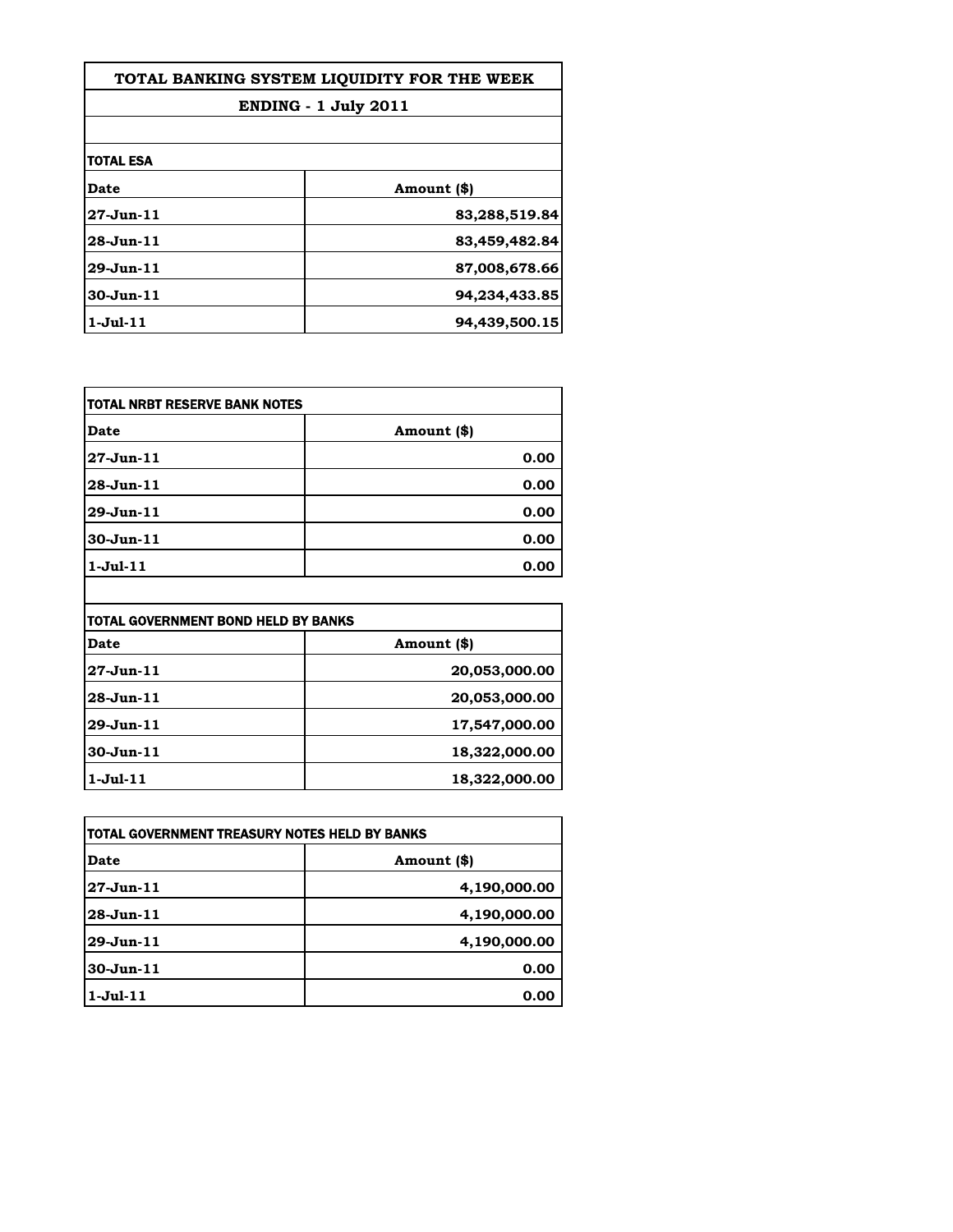| TOTAL BANKING SYSTEM LIOUIDITY FOR THE WEEK |               |
|---------------------------------------------|---------------|
| <b>ENDING - 8 July 2011</b>                 |               |
|                                             |               |
| <b>TOTAL ESA</b>                            |               |
| Date                                        | Amount (\$)   |
| $4-Jul-11$                                  | 96,399,625.59 |
| $5 -$ Jul $-11$                             | 96,703,737.60 |
| $6 -$ Jul $-11$                             | 96,198,835.68 |
| $7 -$ Jul $-11$                             | 96,477,344.57 |
| $8 - Ju1 - 11$                              | 96,615,811.01 |

**Prepared By : \_\_\_\_\_\_\_\_\_\_\_\_\_\_\_\_\_\_\_\_\_\_\_\_\_\_**

**Checked By : \_\_\_\_\_\_\_\_\_\_\_\_\_\_\_\_\_\_\_\_\_\_\_\_\_\_**

| TOTAL NRBT RESERVE BANK NOTES |             |
|-------------------------------|-------------|
| Date                          | Amount (\$) |
| $4-Jul-11$                    | 0.00        |
| $5-Jul-11$                    | 0.00        |
| $6$ -Jul- $11$                | 0.00        |
| $7 - Jul - 11$                | 0.00        |
| $8-Jul-11$                    | 0.00        |

| TOTAL GOVERNMENT BOND HELD BY BANKS |               |
|-------------------------------------|---------------|
| Date                                | Amount (\$)   |
| $4-Jul-11$                          | 18,322,000.00 |
| $5-Jul-11$                          | 18,322,000.00 |
| $6 -$ Jul $-11$                     | 18,322,000.00 |
| $7 -$ Jul $-11$                     | 18,322,000.00 |
| $8-Jul-11$                          | 18,322,000.00 |

| TOTAL GOVERNMENT TREASURY NOTES HELD BY BANKS |             |
|-----------------------------------------------|-------------|
| Date                                          | Amount (\$) |
| $4-Jul-11$                                    | 0.00        |
| $5-Jul-11$                                    | 0.00        |
| $6$ -Jul- $11$                                | 0.00        |
| 7-Jul-11                                      | 0.00        |
| $8-Jul-11$                                    | 0.00        |

**Prepared By : \_\_\_\_\_\_\_\_\_\_\_\_\_\_\_\_\_\_\_\_\_\_\_\_\_\_ Checked By : \_\_\_\_\_\_\_\_\_\_\_\_\_\_\_\_\_\_\_\_\_\_\_\_\_\_**

**Verified By : \_\_\_\_\_\_\_\_\_\_\_\_\_\_\_\_\_\_\_\_\_\_\_\_\_\_**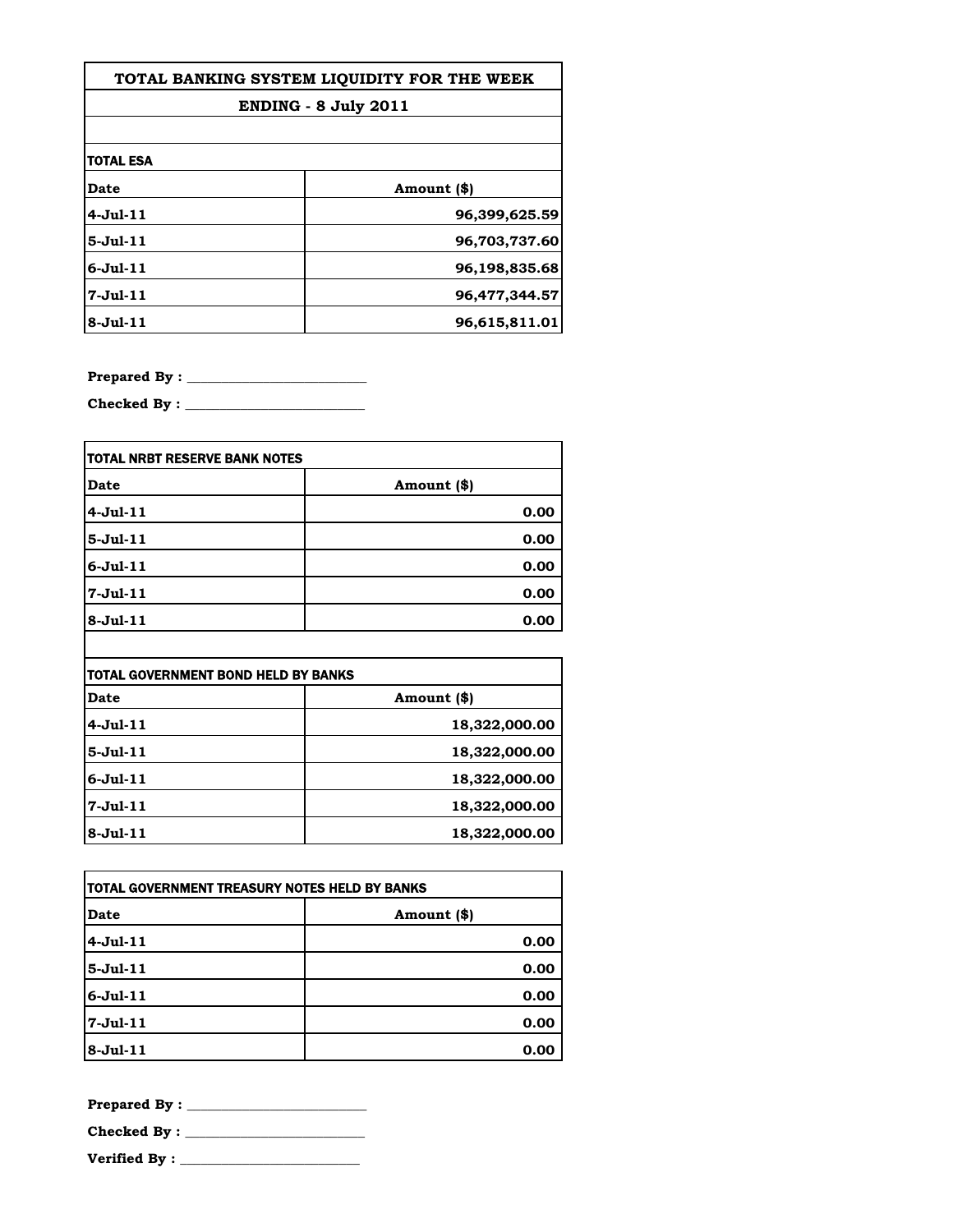| TOTAL BANKING SYSTEM LIQUIDITY FOR THE WEEK |               |
|---------------------------------------------|---------------|
| <b>ENDING - 15 July 2011</b>                |               |
|                                             |               |
| <b>TOTAL ESA</b>                            |               |
| <b>Date</b>                                 | Amount (\$)   |
| $12 - Jul - 11$                             | 96,018,065.81 |
| $13 - Jul - 11$                             | 95,883,966.27 |
| 14-Jul-11                                   | 96,015,642.14 |
| 15-Jul-11                                   | 95,237,981.67 |

| itotal NRBT RESERVE BANK NOTES |             |
|--------------------------------|-------------|
| Date                           | Amount (\$) |
| 12-Jul-11                      | 0.00        |
| 13-Jul-11                      | 0.00        |
| 14-Jul-11                      | 0.00        |
| 15-Jul-11                      | 0.00        |
|                                |             |

| TOTAL GOVERNMENT BOND HELD BY BANKS |               |
|-------------------------------------|---------------|
| <b>Date</b>                         | Amount (\$)   |
| 12-Jul-11                           | 18,322,000.00 |
| 13-Jul-11                           | 18,322,000.00 |
| 14-Jul-11                           | 18,322,000.00 |
| 15-Jul-11                           | 18,322,000.00 |

| <b>TOTAL GOVERNMENT TREASURY NOTES HELD BY BANKS</b> |             |
|------------------------------------------------------|-------------|
| <b>Date</b>                                          | Amount (\$) |
| 12-Jul-11                                            | 0.00        |
| 13-Jul-11                                            | 0.00        |
| 14-Jul-11                                            | 0.00        |
| 15-Jul-11                                            | 0.00        |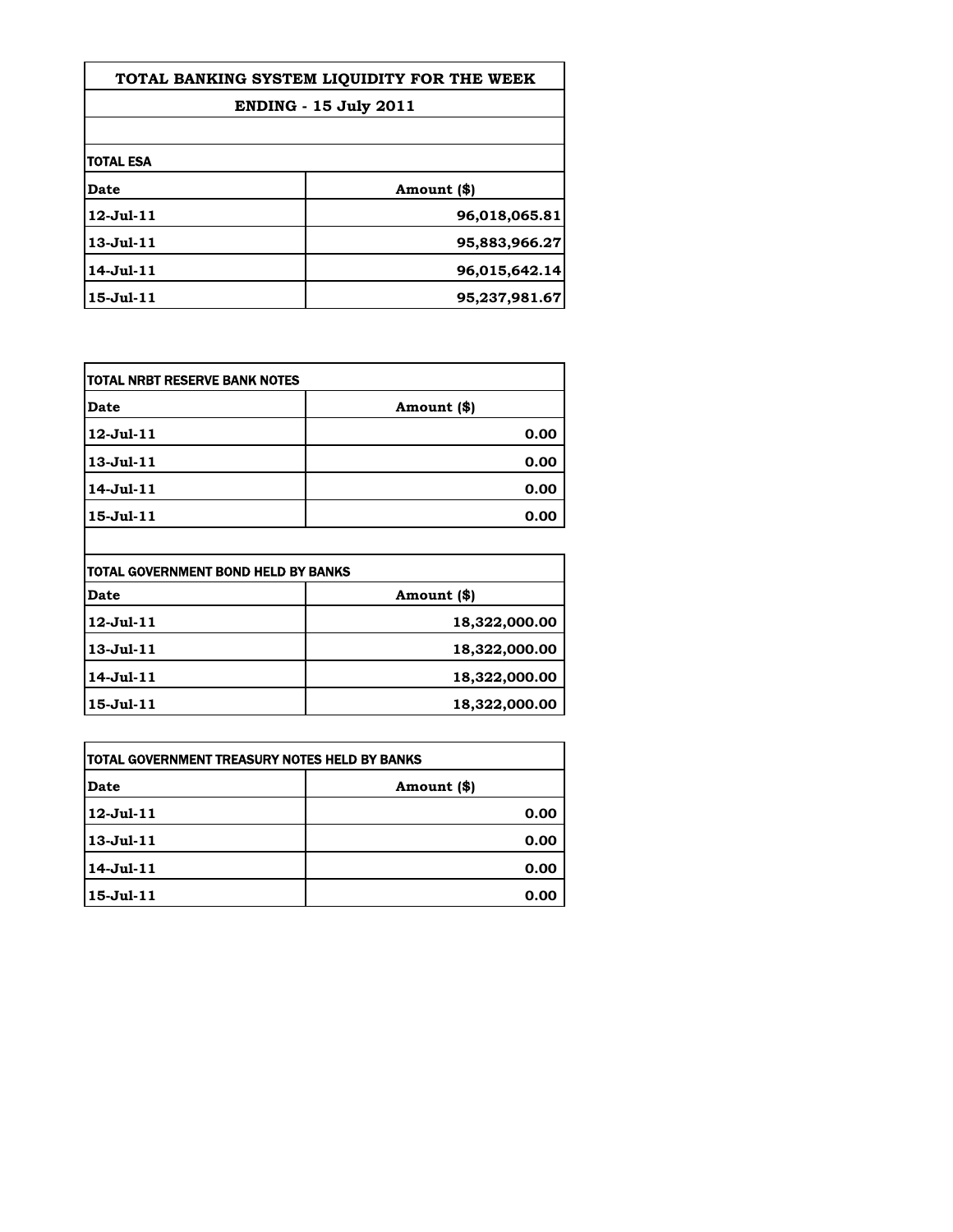| TOTAL BANKING SYSTEM LIOUIDITY FOR THE WEEK<br><b>ENDING - 22 July 2011</b> |               |
|-----------------------------------------------------------------------------|---------------|
|                                                                             |               |
| itotal esa                                                                  |               |
| Date                                                                        | Amount (\$)   |
| 18-Jul-11                                                                   | 94,932,279.98 |
| 19-Jul-11                                                                   | 95,806,418.48 |
| 20-Jul-11                                                                   | 96,734,199.05 |
| 21-Jul-11                                                                   | 96,981,407.53 |
| 22-Jul-11                                                                   | 97,076,571.01 |

| <b>TOTAL NRBT RESERVE BANK NOTES</b> |             |
|--------------------------------------|-------------|
| <b>Date</b>                          | Amount (\$) |
| 18-Jul-11                            | 0.00        |
| 19-Jul-11                            | 0.00        |
| 20-Jul-11                            | 0.00        |
| 21-Jul-11                            | 0.00        |
| 22-Jul-11                            | 0.00        |

| itotal Government Bond Held by Banks |               |
|--------------------------------------|---------------|
| Date                                 | Amount (\$)   |
| 18-Jul-11                            | 18,322,000.00 |
| 19-Jul-11                            | 18,322,000.00 |
| 20-Jul-11                            | 18,322,000.00 |
| 21-Jul-11                            | 18,322,000.00 |
| 22-Jul-11                            | 18,322,000.00 |

| ITOTAL GOVERNMENT TREASURY NOTES HELD BY BANKS |             |
|------------------------------------------------|-------------|
| Date                                           | Amount (\$) |
| 18-Jul-11                                      | 0.00        |
| 19-Jul-11                                      | 0.00        |
| 20-Jul-11                                      | 0.00        |
| 21-Jul-11                                      | 0.00        |
| 22-Jul-11                                      | 0.00        |